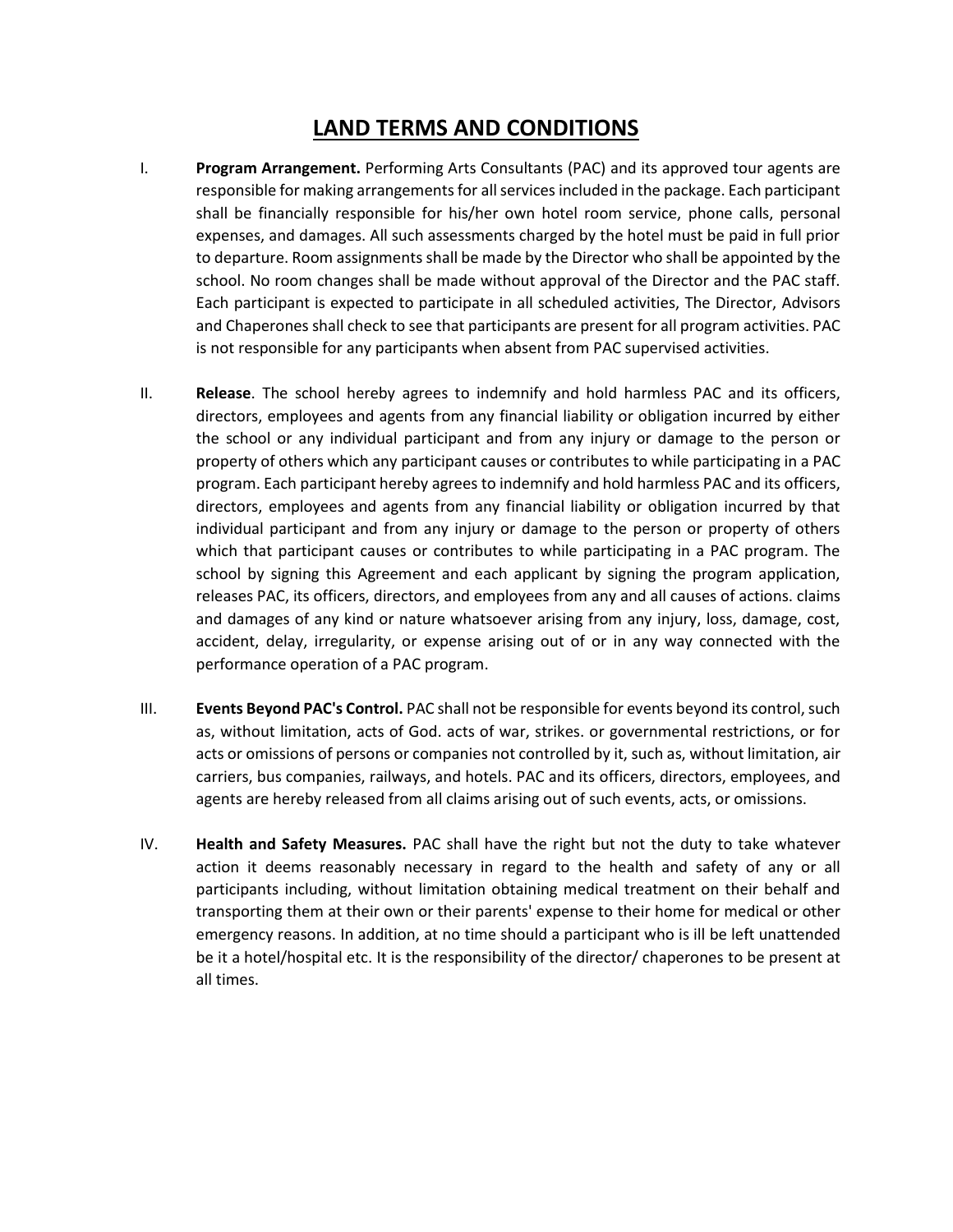- V. **Rules and Standards.** PAC shall have the right to enforce whatever reasonable group rules and standards are announced by PAC. Such rules may include, without limitation, rules regarding attendance at meetings, daily curfew, dress standards, vulgar language, and smoking. PAC shall have the right to terminate who fails to comply with any of such rules and return them home at their own or their parent's expense with no refund from PAC.
- VI. **Alcoholic Beverages and Illegal Drugs Not Permitted.** Participants under the age of twentyone (21) are not permitted to use or have in their possession alcoholic beverages of any kind or illegal or narcotic drugs (other than those prescribed by a licensed physician). Possession of alcoholic beverages or illegal drugs is grounds for immediate dismissal of the participant and return home of that participant by the first available transportation at the expense of the participant or the participant's parents.
- VII. **Changes.** The programs offered have been designed by PAC many months in advance of departure. PAC shall have the unqualified right to alter, amend, or cancel such programs and to make any adjustment to the program cost prior to departure in order to meet unanticipated contingencies, including any change in transportation costs, program costs, international exchange rates, or lack of participation in the program. Any such changes in the program, including increases in program prices based on these changes, shall not be grounds for cancellation without penalty as provided in paragraphs 10 and 11 below. Participation in the program constitutes approval of the itinerary and program costs.
- VIII. **Airline Obligations.** The services of any ARC or IATA member airline may be used in connection with this tour. The responsibilities of the designated carrier in the operation of this tour are limited to the air transportation involved. I understand that direct air carrier's liability in the event of schedule changes, delays, loss of or damage to baggage, or for death or injury to person or property, is subject to and limited by the terms of their applicable tariffs. I understand that contracted airfares used in connection with this program are not guaranteed until the tickets have been purchased.
- IX. **Optional Insurance.** Travel Insurance may be purchased by the school and/or each participant from insurance carriers of their choice or recommended by PAC. The school and each participant are encouraged to obtain additional independent insurance coverage. PAC does not provide health, accident, or baggage insurance for the school or any of the participants. PAC has purchased a liability policy to cover each person participating in the festival.
- X. **Increase and Program Costs.** It is understood that there may be increases in hotel/motel accommodations. In the event of any increases in these costs, there will be up to a 15% increase in the program costs shall not give rise to any right on the part of the school or any participant to cancel or terminate this agreement. Festivals At Sea programs are not subject to price increases. However, if the US Government raises port charges/taxes and or fuel surcharge becomes necessary, that increase must be passed on the group.